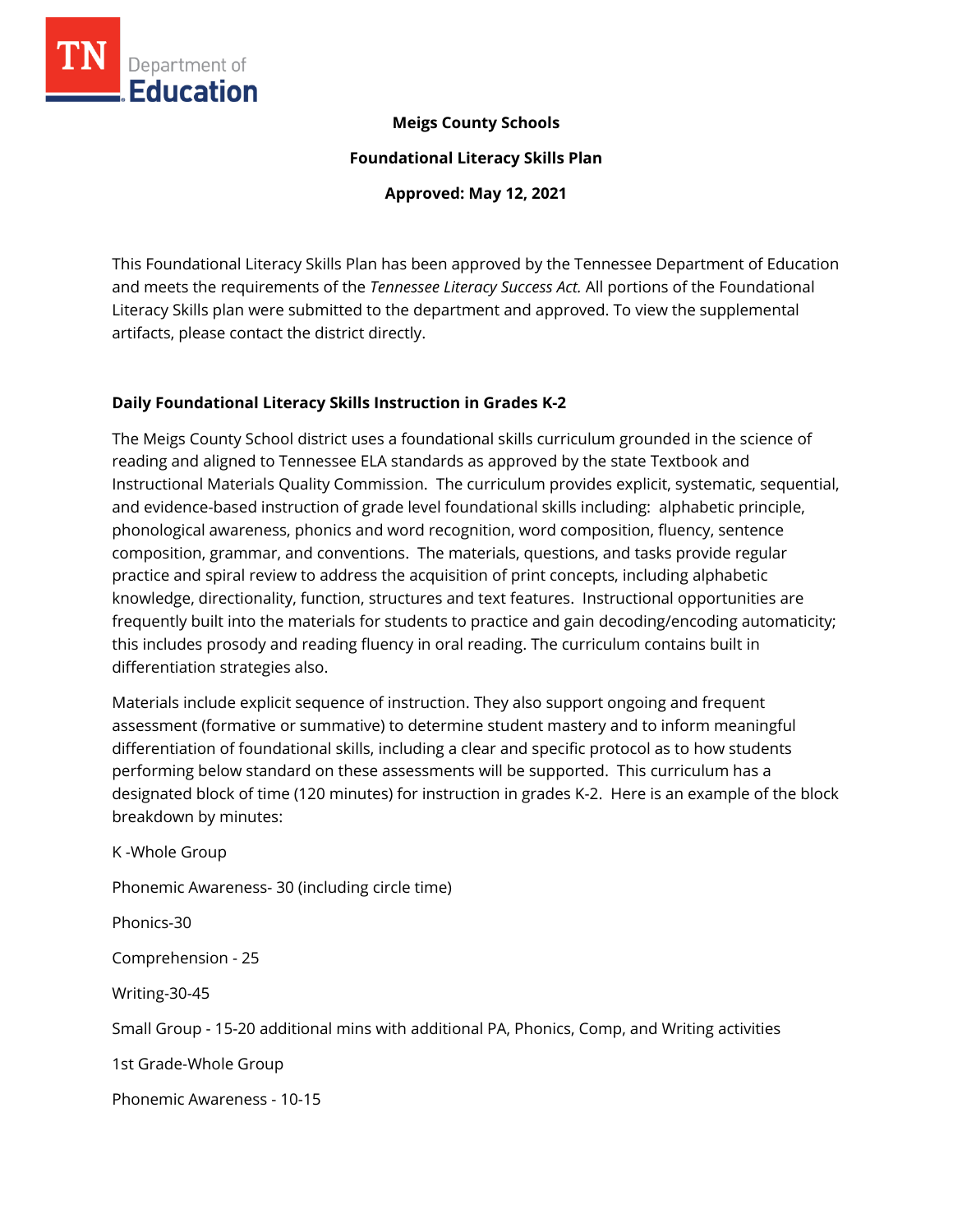individual).

Phonics - 30 Comprehension - 30 Writing/Grammar-20 Small Group - 15-20 additional mins with additional PA, Phonics, Comp, and Writing activities 2nd Grade- Whole Group Phonemic Awareness-5 Phonics - 20 Comprehension-30-45 Writing/Grammar - 30-45 Small Groups - 15-20 additional mins with additional Phonemic Awareness, Phonics, Comprehension, and Writing activities

During instruction, teachers use the Say, Spell, Read, Write routine where the teacher explicitly teaches a sound, students practice the sound in whole group, the teacher models writing the sound, the students write the sound, then students apply the skill in independent practice (small groups or

For example, in first grade during the second nine weeks(Unit 4), students will know how to decode consonant digraphs th, sh, ng. Students learn to blend the sounds together to say the word, then blend and build on the word by changing letters through modeling, pocket charts, letter tiles, etc.. Ex. sing--replace the s with an r to make ring. Then students have the opportunity to practice using decodable texts that are aligned with the sounds taught in explicit instruction. These decodable texts are available for at home practice through ebook and print. The curriculum also establishes routines for explicit instruction with corrective feedback strategies and built in differentiated strategies.

Our improvements for next year are grounded in opportunities for teachers to continue to refine student application through independent practice, whether it be small group or individual. We also want to improve in designing opportunities for reading and writing conferences within our instructional plans.

## **Daily Foundational Literacy Skills Instruction in Grades 3-5**

The Meigs County School district has an integrated literacy block for grades 3-5 grounded in the science of reading and aligned to Tennessee ELA standards as approved by the state Textbook and Instructional Materials Quality Commission. During the integrated ELA block, students receive 2 hours of ELA/SS instruction, with a minimum of 90 minutes devoted to ELA specifically. However, often the SS is embedded to ensure continuity, cohesion, and connection. The materials address foundation skills to build comprehension and provide questions and tasks that guide students to read with purpose and understanding, making connections between acquisition of foundational skill, and making meaning during reading. They provide coherently sequenced questions and tasks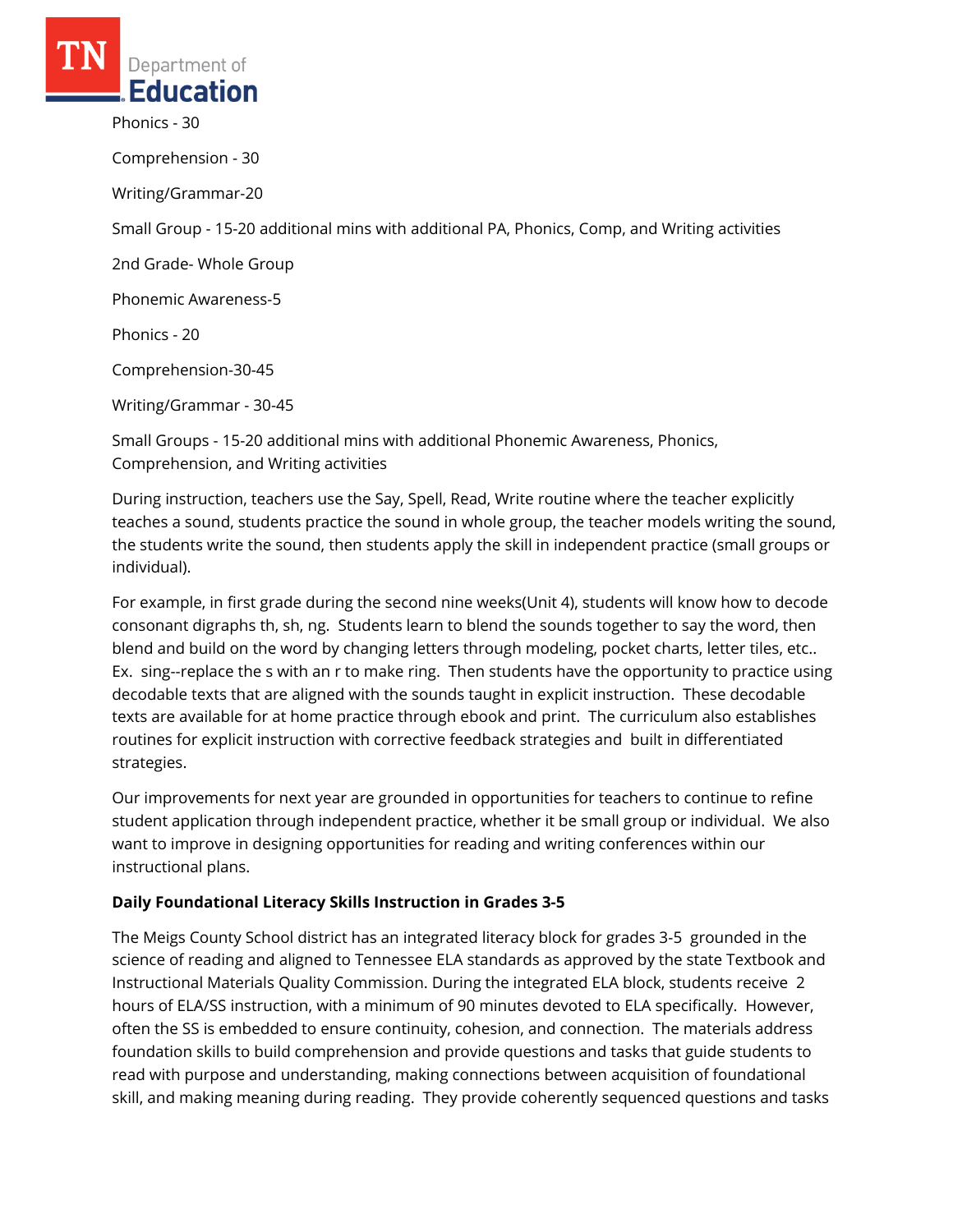to support students in developing literacy skills. The culminating tasks require students to read, discuss, analyze, and write about texts while participating in a volume of reading to build knowledge. All daily instruction includes components for knowledge-building and apply that knowledge as they listen, read, write, think, and speak daily for about 60 minutes. The other 30 minutes includes foundational skills instruction that includes, fluency, grammar, morphology, spelling, and writing. Nothing is taught in isolation. All skills are embedded within the lesson and spiral review opportunities are available to allow students to succeed in mastery.

For example, in 4th grade, Unit 3 is about Government. In the first week, students share prior knowledge of government. In vocabulary lessons, teachers provide explicit support for vocabulary needed to access and comprehend complex texts throughout the unit. Domain‑specific vocabulary words such as Congress, governors, and elect are introduced and displayed. General academic vocabulary words using vocabulary routines established within the curriculum such as structure, maintain, crisis, federal, funds, and prosper are also introduced to students. The teacher sets a purpose for the first read as students engage in reading a complex text. Students then summarize and distinguish between important/unimportant details during guided practice. Next, students have the opportunity to plan, research, draft, revise, and edit an Informative/Explanatory Essay about a problem the government helps solve utilizing the problem/solution text structure and using text evidence to support their answer. Students use the practice of distinguishing important/ unimportant details when identifying problem/solution. Students use their word knowledge and vocabulary skills as they engage in group discussion and writing tasks. Foundational skills instruction is embedded in all aspects of the block and is dedicated to developing students' holistic literacy approach to fluency, vocabulary, comprehension, and writing.

Our improvements for next year are grounded in opportunities for teachers to refine student application through independent practice, including implementation of small groups to emphasize continued application of foundational skills. We also want to improve in designing opportunities for reading and writing conferences within our instructional plans.

## **Approved Instructional Materials for Grades K-2**

Benchmark - K-5 Advance

#### **Approved Instructional Materials for Grades 3-5**

Benchmark - K-5 Advance

# **Universal Reading Screener for Grades K-5. This screener complies with RTI<sup>2</sup>and Say Dyslexia requirements.**

EasyCBM

#### **Intervention Structure and Supports**

In the fall, winter, and spring students are given a universal screener (EasyCBM) to determine which students have a significant reading deficiency or are "at-risk". Our grade-level teachers, interventionists, and principals review the universal screener data to determine which students score between the 0-25%. Those students demonstrating need are classified as in need of Tier II or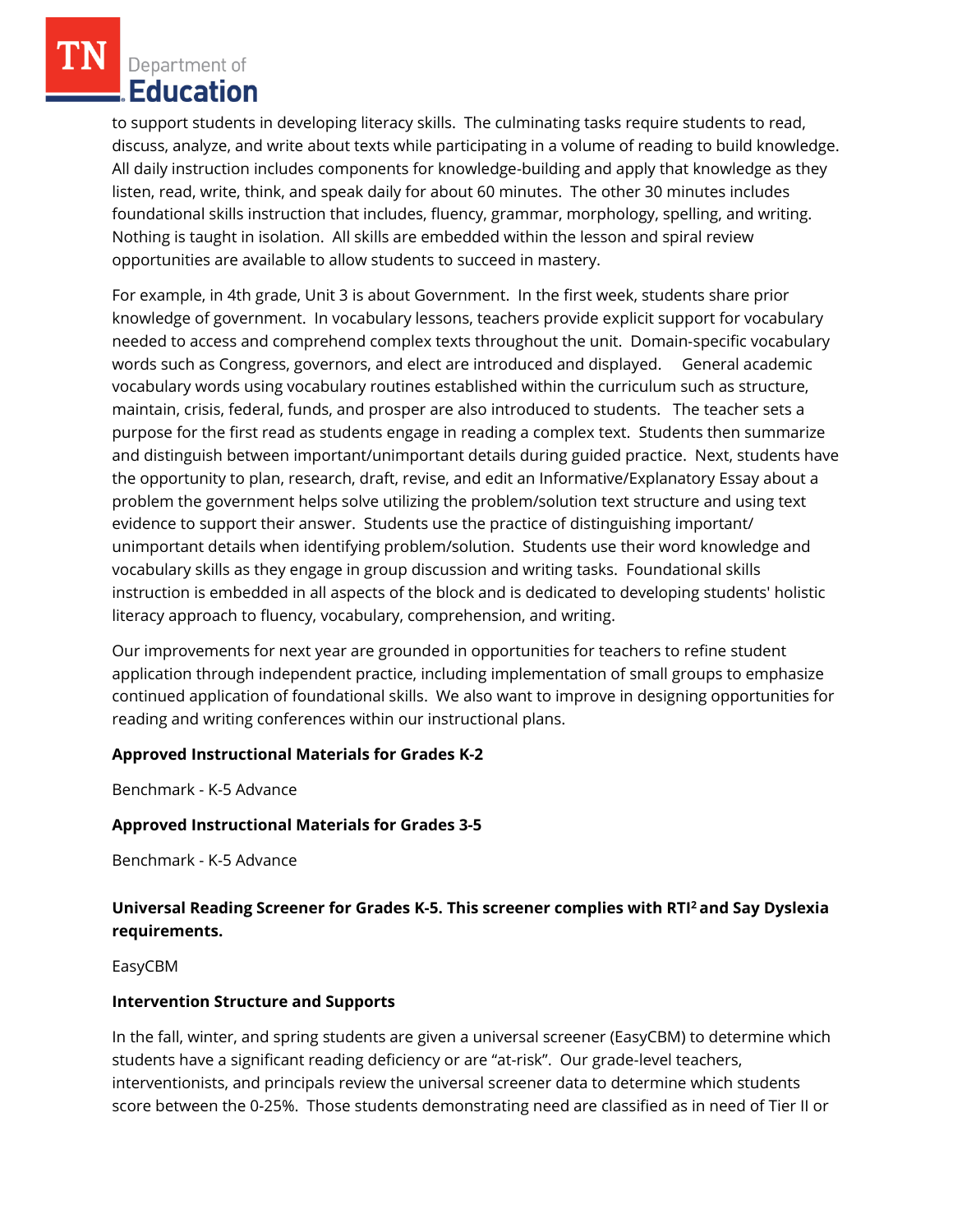Tier III instruction. Students classified as Tier II or Tier III are given a diagnostic assessment (such as the PASS test) to determine specific deficits in order to best assign students to a small group with an intervention that will narrow skills gaps. Tier 3 students receive daily, small-group intervention for at least 45 minutes in their area of greatest deficit. Tier 2 students receive daily, small group intervention for 30 - 45 minutes in their area of greatest deficit.

We have research-based options for reading intervention support available to our students who are "at-risk" and/or who have been identified with a significant reading deficiency. Our recently adopted ELA curriculum, Benchmark Advance contains an assessment and reading intervention in which teachers can find activities that directly address skills gaps. They can tailor this to the needs of their RTI students based on their individual diagnostic test. If that intervention is not proving to be effective, more comprehensive, strategic interventions (such as, but not limited to, Exact Path and/or Really Great Reading) will be utilized. Data teams meet at least every 4 ½ weeks to determine if a change in the intervention or the person providing the intervention is warranted. If there is a concern expressed by a parent or any member of the team, meetings will be held as needed. The data team also looks at other variables (attendance, engagement,, etc.) as part of the decision making process before change is made to the programming or provider. Progress reports are given to the family every three weeks.

Our students receive explicit instruction in their area of deficit in small groups using research-based materials and strategies. These students are also screened using additional survey level assessments to determine if they have characteristics of dyslexia. Students who do demonstrate those characteristics receive intensive intervention as outlined in the Say Dyslexia Law using programs (such as, but not limited to, Really Great Reading) that meet the law's requirements. Our district uses a research-based supplemental program as one intervention for students with characteristics of dyslexia. Our district notifies families of students who demonstrate characteristics. Families are notified which curriculum (such as, but not limited to, Really Great Reading) is used to support those students, as it is based on the approach of systematic, explicit, sequential, phonics-based instruction and is considered a strong support for those students.

Interventions take place daily during a grade-level time in the master schedule just for RTI. When students are in their RTI groups, they work on activities and assignments that make them stronger in skill deficits. For example, students who need instruction in comprehension may read a new text and answer scaffolded questions using Fountas and Pinnell intervention that includes teacher guided corrective feedback responses and leveled comprehension questions or they may use leveled readers and questioning from the Benchmark intervention system. For students who need fluency support, they receive intervention through Benchmark Advance. We also use sources such as EPIC for classroom and at home learning to encourage the development of skills.

Our K-3, RTI, and special education teachers will be taking part in the Read 360 training, completing two weeks of training with the foundational skills materials. We will also look at the universal screener that is to be released by the state department in May, 2021.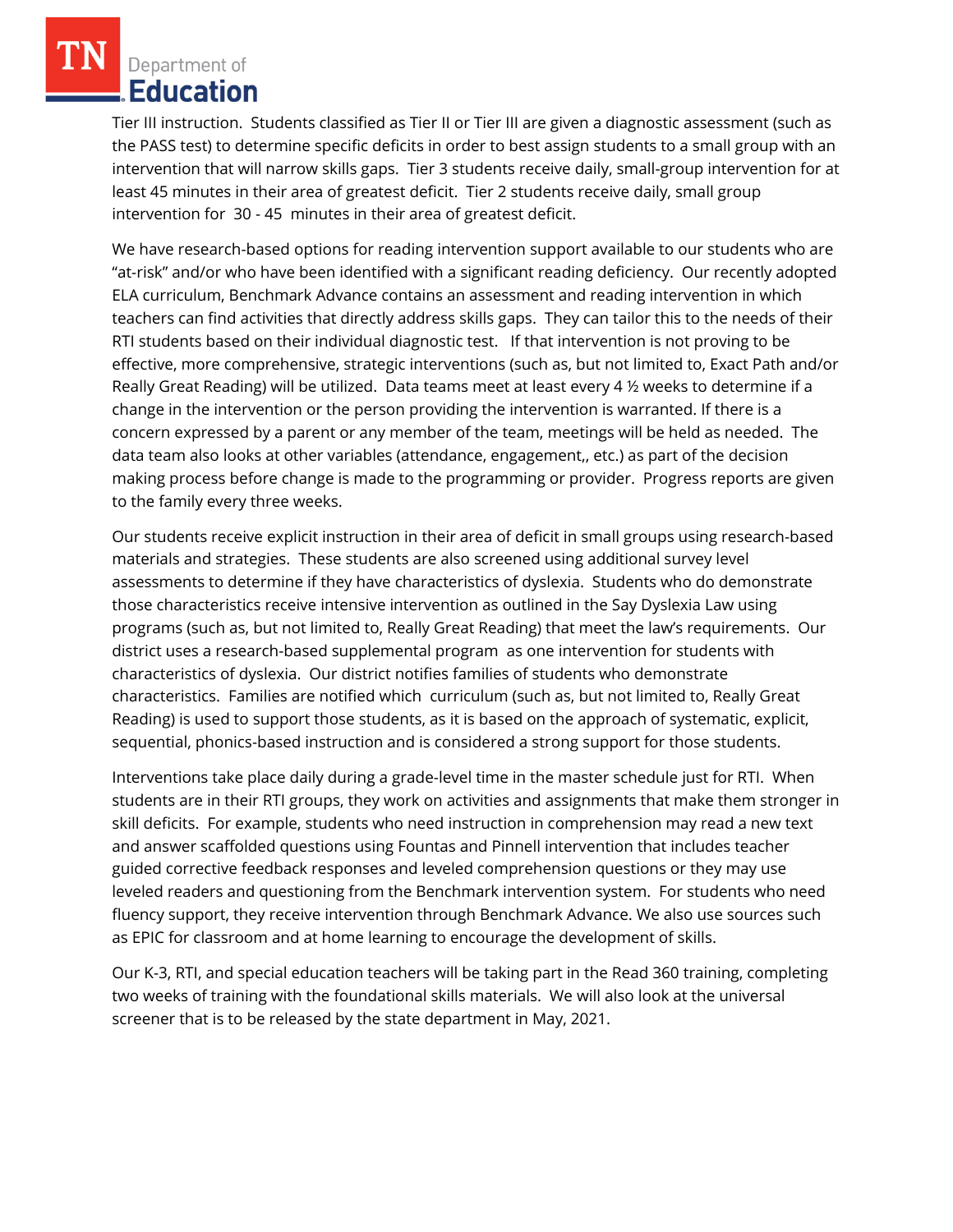### **Parent Notification Plan/Home Literacy Reports**

The Meigs County district notifies all parents of students in K-5 regarding screening results as wells as, if their child is "at-risk" for or has a significant reading deficiency (as evidenced by students scoring in the 0-25th percentile) immediately after the district's schools complete the fall universal screening. Communication to parents is also given after the winter and spring universal screenings. Students' scores are communicated in parent-friendly language that provides a clear explanation of student skill gaps and the depth and extent of student needs. Parents are told what areas that the student needs intervention and what interventions are provided. In our communication with parents, information is provided on the importance of a child being able to ready by the end of third grade.

The district defines how students are assessed and what "reading intervention" means. Parents are notified of their child's progress, or lack thereof at least three times per year upon completion of benchmark screening. Data teams meet at least every 4 ½ weeks to determine if a change in the intervention or the person providing the intervention is warranted. If there is a concern expressed by a parent or any member of the team, meetings will be held as needed. The data team also looks at other variables (attendance, engagement,, etc.) as part of the decision making process before change is made to the programming or provider. Progress reports are given to the family every three weeks. In the parent notification, recommended activities/suggestions (that do not require purchased resources) are given to parents to support students in the area of deficiency.

Additionally, teachers notify, communicate with parents weekly through newsletters to outline the foundational skills and knowledge domains that students will be studying.

## **Professional Development Plan**

Teachers in our the Meigs County Schools district will participate in the free and optional Reading 360 Early Literacy Training series developed by the Tennessee Department of Education. Our plan for providing PD for all K-5 teachers is as follows:

April 2021- All teachers in grades PreK through 3,with third grade ELA content teachers only, special education, elementary reading interventionists, and elementary instructional coaches will participate in Week 1 of the Early Literacy Training series, asynchronously. This training will focus on foundational reading development and instruction and is grounded in a phonics-based approach using sounds first. We will ensure that participating educators earn a completion certificate prior to beginning Week 2 training at the end of May.

May 2021- Our district has requested to be a host site for Week 2, in person training, of the Early Literacy Training series for all teachers in grades PreK through 3, with third grade ELA content teachers only, special education, elementary reading interventionists, and elementary instructional coaches. If the maximum of 50 seats are not filled, we will include grades 4-5 ELA content teachers. This week of training will emphasize practical classroom application of research findings around strong instruction in phonological awareness, phonemic awareness, phonics, fluency, and vocabulary.